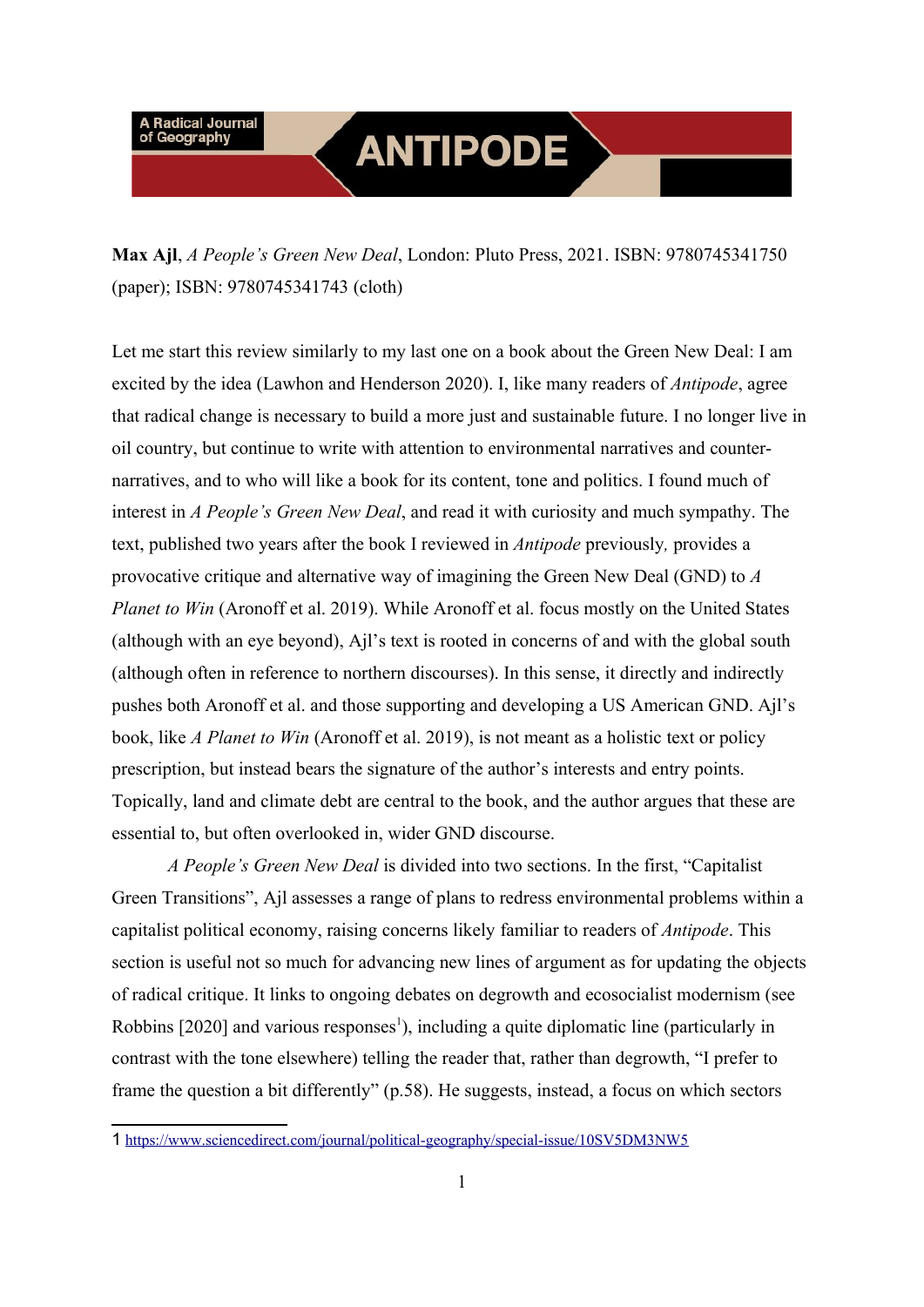## **ANTIPODE**

ought to grow and which ought to disappear. Rather than review what is likely familiar terrain, here I focus on Ajl's positive arguments for what a GND of the people would entail. At the end of my review, I consider the politics, narratives and constituencies that might (not) be compelled by such a vision, how this book fits within a wider environmental justice movement, and what, in my view, continues to be missing from our ongoing conversations.

*A People's Green New Deal* outlines a distinct take on the GND in several ways. Ajl's argument is explicitly eco-socialist, and at least at first glance deploys a narrower definition of this term than many others. He notes a concern with overly capacious uses of "socialism", including condemnation of US American discourse which allows "the word socialism to describe anti-racist Green Keynesianism" (p.86). What his narrower definition is, however, is not quite explicit nor it is necessarily orthodox. Private ownership is routinely condemned, and public and worker ownership are supported throughout the text. Yet pages 63 and 64 tell us that "large-scale private property regimes should" be ended (notably, not all), and page 101 describes a motley set of allies and alignments that includes small farmers, red ranchers, and unpaid careworkers. Elsewhere small family (privately owned) farms are described favourably as growing half of the world's food and using agroecological principles. Big Ag is surely problematic, and land *back* and land *redistribution* are identified as key, but the green future that Ajl seems to support appears to be an eclectic vision of small public and private ownership rather than the sort of collectives that defined the socialisms of the Soviet Union or Tanzania.

If, really, a GND is about small farmers being able to own and make a living on their own land, is this not also a rather capacious and unconventional use of the term "socialist"? My point here is not to disagree with Ajl's support for small private, socially and ecologically embedded enterprises; whether drawing on J.K. Gibson-Graham, James C. Scott, Catholic distributionists, or E.O. Wright, many agree that there is much benefit to a mixed economy. It is to highlight that the term "socialist" continues to be used capaciously in ways that seem to increasingly make the term less analytically clear and useful. Further, the term continues to have unclear resonance politically, and I do wonder what productive ends might be imagined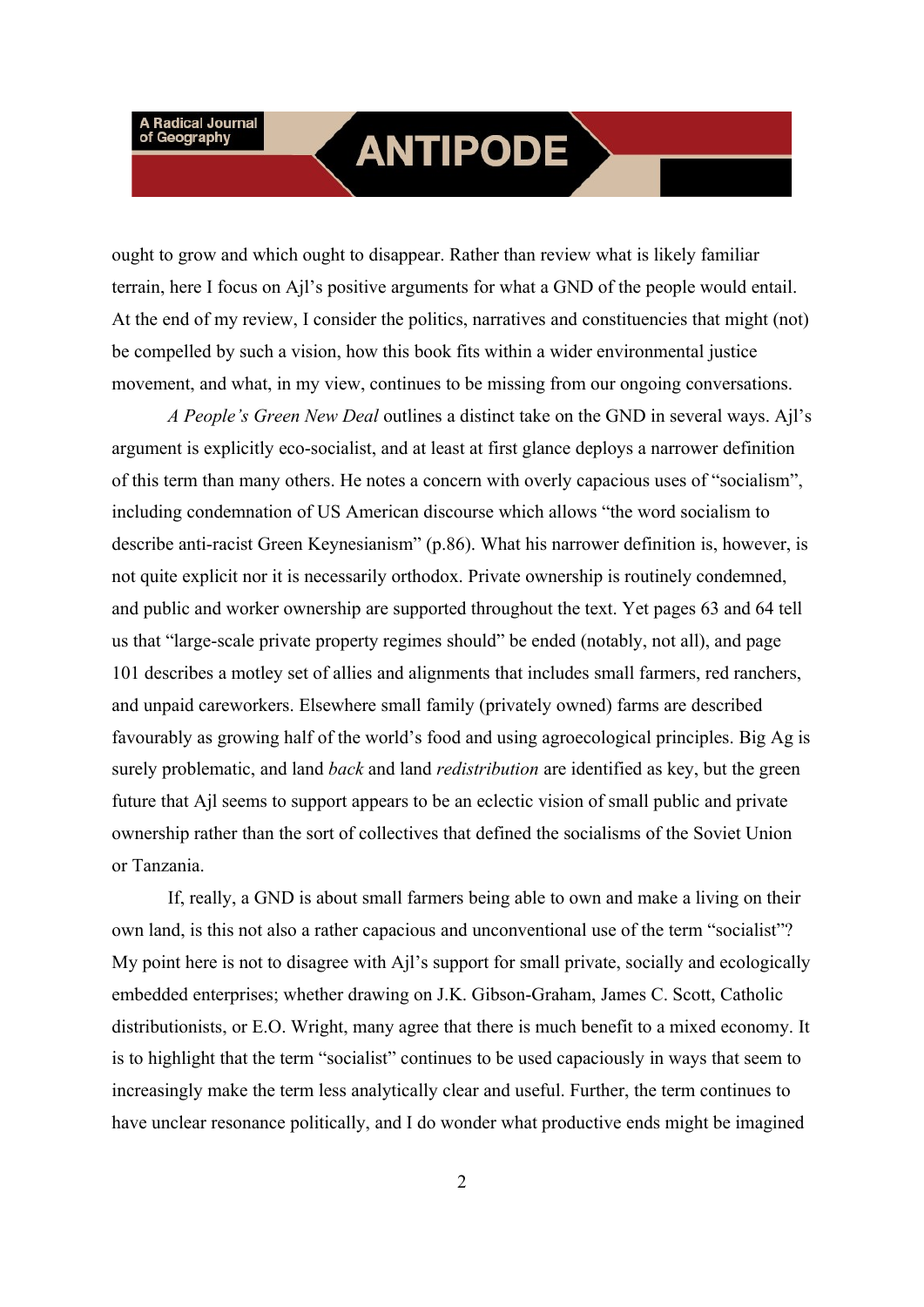## **ANTIPODE**

from telling politically conservative farmers that they are "my kind of socialist" or mothers that they really are "workers"?

The answer to what socialism is, and whether it is a useful label for the green vision Ajl describes, is important on several levels. One is that it shapes the veracity of a pivotal claim in *A People's Green New Deal*: that the world "we" want is socialist. There is some ambiguity over which "we" this includes, and no evidence is given to support this statement. That a global majority want sustainability and land redistribution (and redistribution more generally) seems much easier to justify than the assertion that "we", globally, want socialism. If "socialism" includes small private enterprises (and, plausibly, some private accumulation, commodities and markets), I think much of Ajl's vision does accord with myriad global political demands. Yet I do wonder what is socialist about this vision, and whether there are more readily legible ways to explain this vision.

The second distinction of *A People's Green New Deal* is more atypical: a clear rejection of modernity, a perspective drawn from southern places and development/postdevelopment literature. Ajl's opposition to modernity is primarily developed in his discussions of technology. He condemns the "blind faith in technology, a kind of magical catalyst, stardust sprinkled on the current system and capable of transforming it into a just and sustainable world ecology", which he sees as underlying "opportunist, reformist, and social democratic approaches" (p.9). Ajl's position is not a rejection of technology, and he describes many technologies as part of his imagined future. It is not entirely clear, however, why certain technologies (computers, industrial modes of transit) are deemed acceptable beyond a sort of pragmatic sense of necessity. Ajl leans on the work of Ivan Illich, which is useful here, yet much has changed in the decades since Illich wrote of conviviality. Given the ongoing importance and divergences within environmentalism over what is and is not pragmatic, necessary, possible and plausible, the work does leave the reader unclear of why certain things might, or might not, be acceptable. The debates between degrowth and ecosocialist modernism resonate again here, and those writing along these lines have also struggled to tightly redress such concerns (see again Robbins 2020 and responses).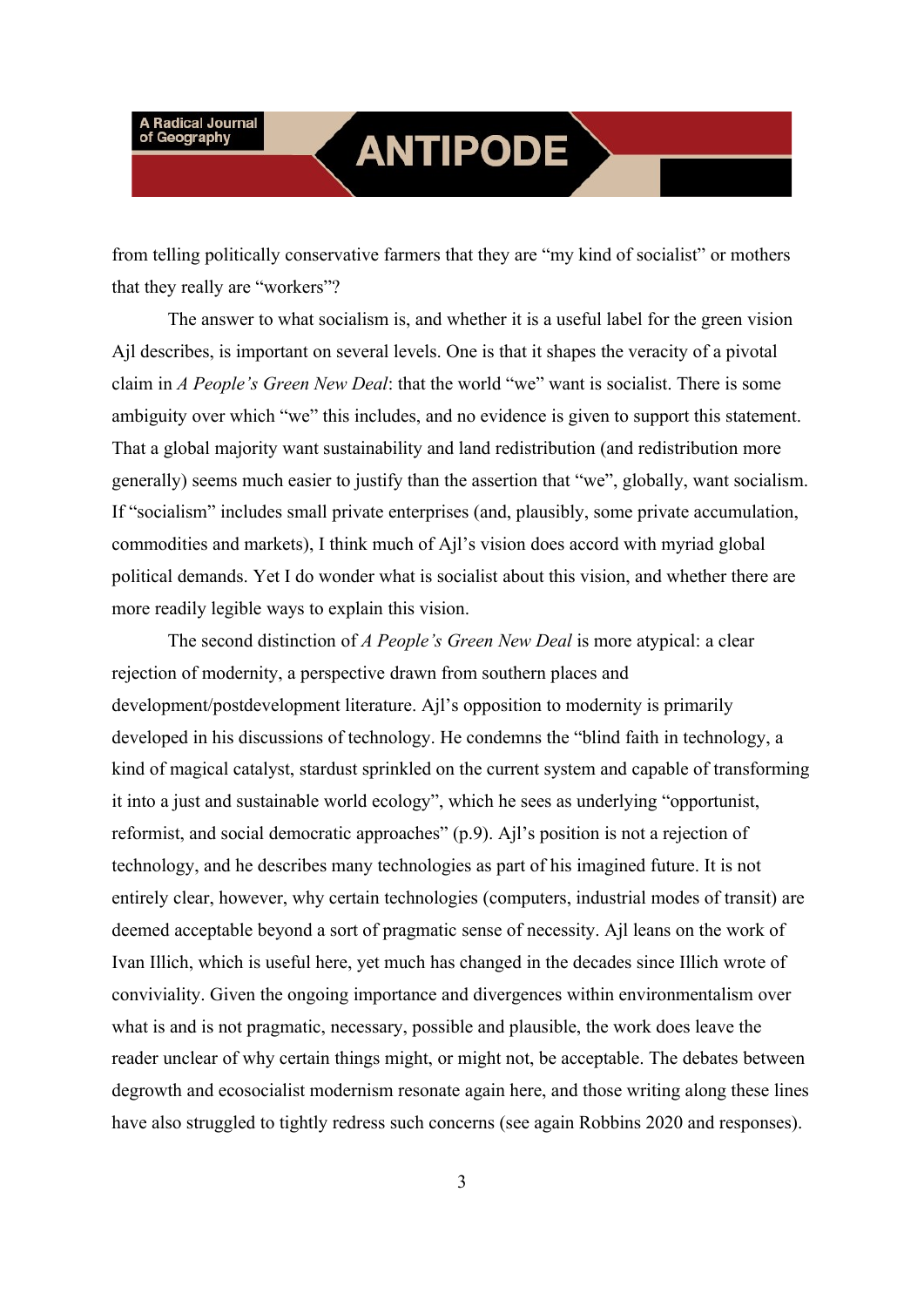## **ANTIPODE**

The third key distinction in Ajl's argument is a strong push for redressing climate debt as part of a GND, a position that accords with a wider concern with distribution throughout the book. Morally, ethically, it would be hard to deny the validity of claims made here, and these are the grounds on which Ajl makes his case. Yet this is a useful moment in which to more directly engage with the question of politics, narratives and constituencies of the GND. Who, I wonder, is meant to read *A People's Green New Deal*? Much of the tone reads as a message from "the south/margins", to "the north/rich/core", demanding a GND that is more just. This was a gap in the GND literature, and although there are precedents for such work, there continues to be a need for more of such scholarship.

Yet what is to be done with such demands? The realpolitikian in me is unsatisfied with claims based on justice and ethics in the world we have today. This is emphatically not because, ethically, I disagree; I agree that there is a need for economic redistribution and that climate debts are real, enormous, and *ought* to be paid. Ajl acknowledges concerns with the practicality of his arguments, and suggests the utility of expanding our thinking about what is possible towards *making* some things possible. Yet without more development along these lines, assertions about what is fair sit awkwardly with political economic insights throughout the text that make it clear the rich/north will take if permitted to do so. Moral arguments do little to sway capitalists to be nicer in a political economic system that enables exploitation, inequality and environmental harm.

Taking this point more generally, then, the latter half of this book may be read as a hopeful vision of the world Ajl and many in and beyond the south would like to see, a vision without a pathway that helps us get from here to there. It is fair to suggest that path-building is the work that others ought to do, although such a point sits awkwardly alongside Ajl's critique that *A Planet to Win* relies on an impractical "electoral route to eco-socialism" (p.90). His argument involves more working *beyond* rather than *through* the state than Aronoff et al. (2019), yet the vast majority of the more than one hundred uses of the word "should" in Ajl's text are followed by actions that would need to be undertaken by some kind of collective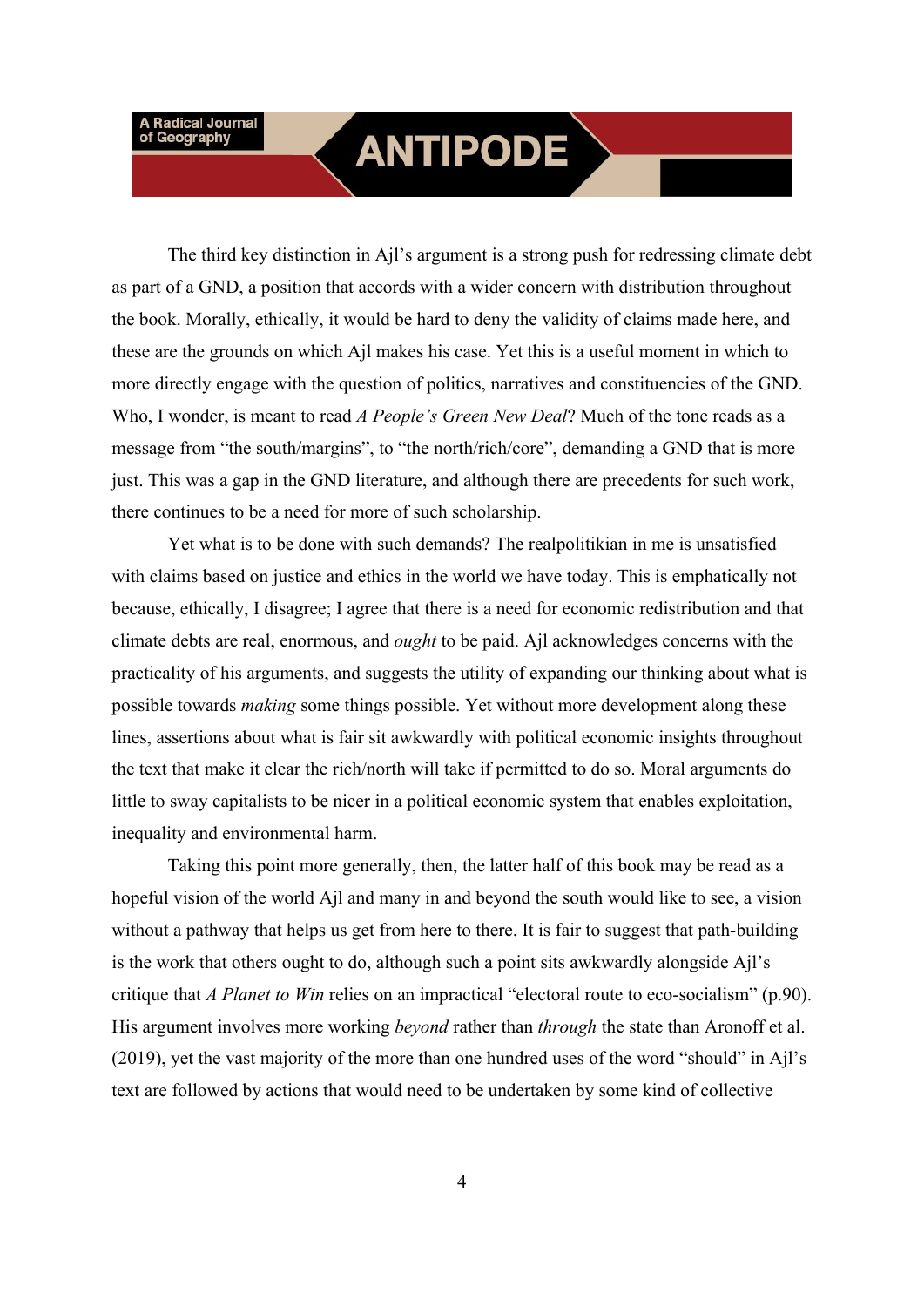## **ANTIPODE**

rule-maker. If not through electoral processes, how is such a powerful green socialist entity that guides social and economic practices to come to be?

In this sense, both *A People's Green New Deal* and *A Planet to Win* seem to hope for a radically new world by telling us what the authors want. They largely elide questions of "how" beyond a suggestion that the people already want/can be made to want what the authors describe. My point here is not that radical visions are not useful, nor to ignore that both texts work to expand our visions, and call for the building of movements to support their visions. Yet I do continue to wonder whether it is possible to build a vision that better resonates with, and draws on, the values, morals, politics, vocabularies and livelihoods that so many people already have and aspire to have. Some have suggested that an ecological vision that accords with the views of the global majority is necessarily a vision of "more" (e.g. Huber 2021). Others critique this as incompatible with real sustainability (e.g. Gómez-Baggethun 2020). I am not convinced that "more" is the only way for environmentalists to accord with popular politics, although it is early days for thinking otherwise (e.g. Lawhon et al. 2021). In this sense, one of the most compelling aspects of *A People's Green New Deal* is that it works beyond the more/less conversation, contributing an ecological vision that would be experienced globally by the vast majority of people as *better* (if not more).

In this context, it feels like those of us who believe in the need for a radical programme of political economic change (whether called a GND or not) might still not have created a narrative that is compelling to a global majority, a narrative that includes a pathway forwards. An economy of mixed ownership, redistribution and some regulation might well generate support globally, but labelling this socialist and relying on a big state to create it might not be. In this sense, I read Ajl's text as a useful contribution to ongoing debates, one that makes strong demands and accords with radical positions that can be found across the north and south. I have my doubts as to whether reading *A People's Green New Deal* will convince those not already largely in agreement; this may well not be the author's intent. But I do worry that, as scholars and activists working to build a more just and sustainable world,